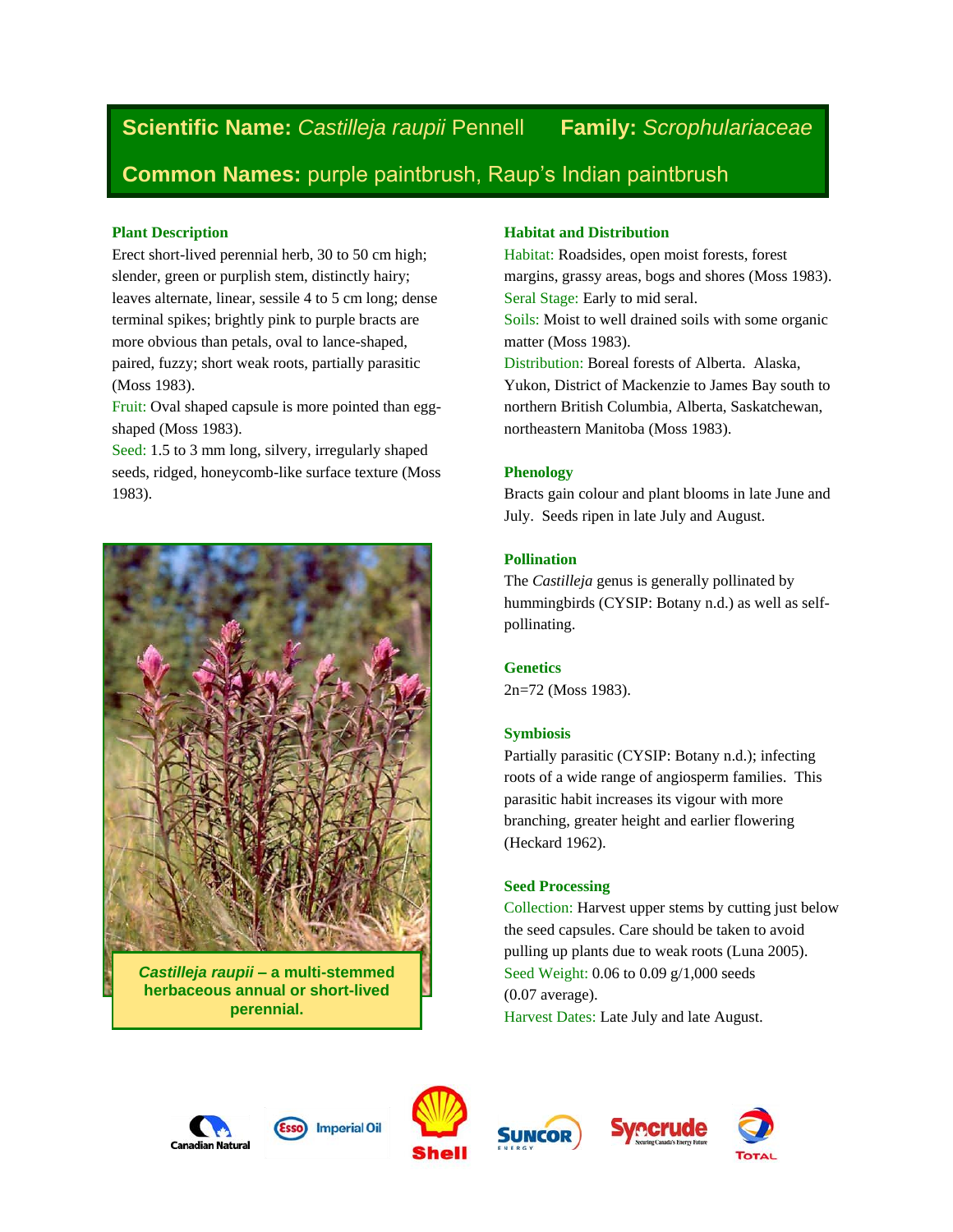Cleaning: Air-dry fruits. Crush material or remove large chaff and crush remaining material. Sieve to remove seeds from chaff using appropriate size screens. Small chaff and dust can be removed by winnowing. If capsules are intact merely open capsules and empty seeds; sieve or winnow to remove chaff.

Storage Behaviour: This genus is reported to be orthodox (Royal Botanic Gardens Kew 2008) Storage: Store dry in sealed containers (seeds are light weight and easily blown away). Longevity*:* Seed harvested in north-eastern Alberta are viable for at least two years.

#### **Propagation**

Natural Regeneration: Emerges from seed (Gerling et al. 1996). They require a host plant to grow successfully; without a host they may grow stunted and/or die (Luna 2005).

Germination: More than 80% in 30 days with fresh, 1 or 2 year old seed in northeastern Alberta. Luna (2005) observed that seeds for *Castilleja* spp. collected at lower elevations had greater germination percentages the seeds collected at higher elevations. Stratified seeds germinate 10 to 14 days after they are sown in greenhouse (Luna 2005).

Pre-treatment: Cold stratification of 30 days. Luna (2005) working with *Castilleja* species, first imbibed seed with water for 4 to 8 hours, poured all water off and then cold stratified them for 30 to 150 days at 1 to 2°C. A non-aggressive or weakly rhizomatous host plant should also be selected to grow with *Castilleja* spp. (Luna 2005).

Direct Seeding: 0.43% emergence after the first year and fully established by year four (flowering, producing seeds and spreading) on oil sands reclamation sites in north-eastern Alberta. Seeding Rate:  $500 \text{ seeds/m}^2$  to obtain 2 plants/m<sup>2</sup> – these will spread by seed to produce a much greater density after 3 to 5 years (Wild Rose Consulting Inc. 2013).

#### **Aboriginal/Food Uses**

Connected to love charms and used in medicines (CYSIP: Botany n.d., Gerling et al. 1996).



*Castilleja raupii* **seedling growing in a direct-seeded revegetation plot.**

#### **Wildlife/Forage Usage**

Wildlife: Fair forage value (Gerling et al. 1996). Livestock: Poor forage value (Gerling et al. 1996). Grazing Response: Increases in abundance following grazing (Gerling et al. 1996).